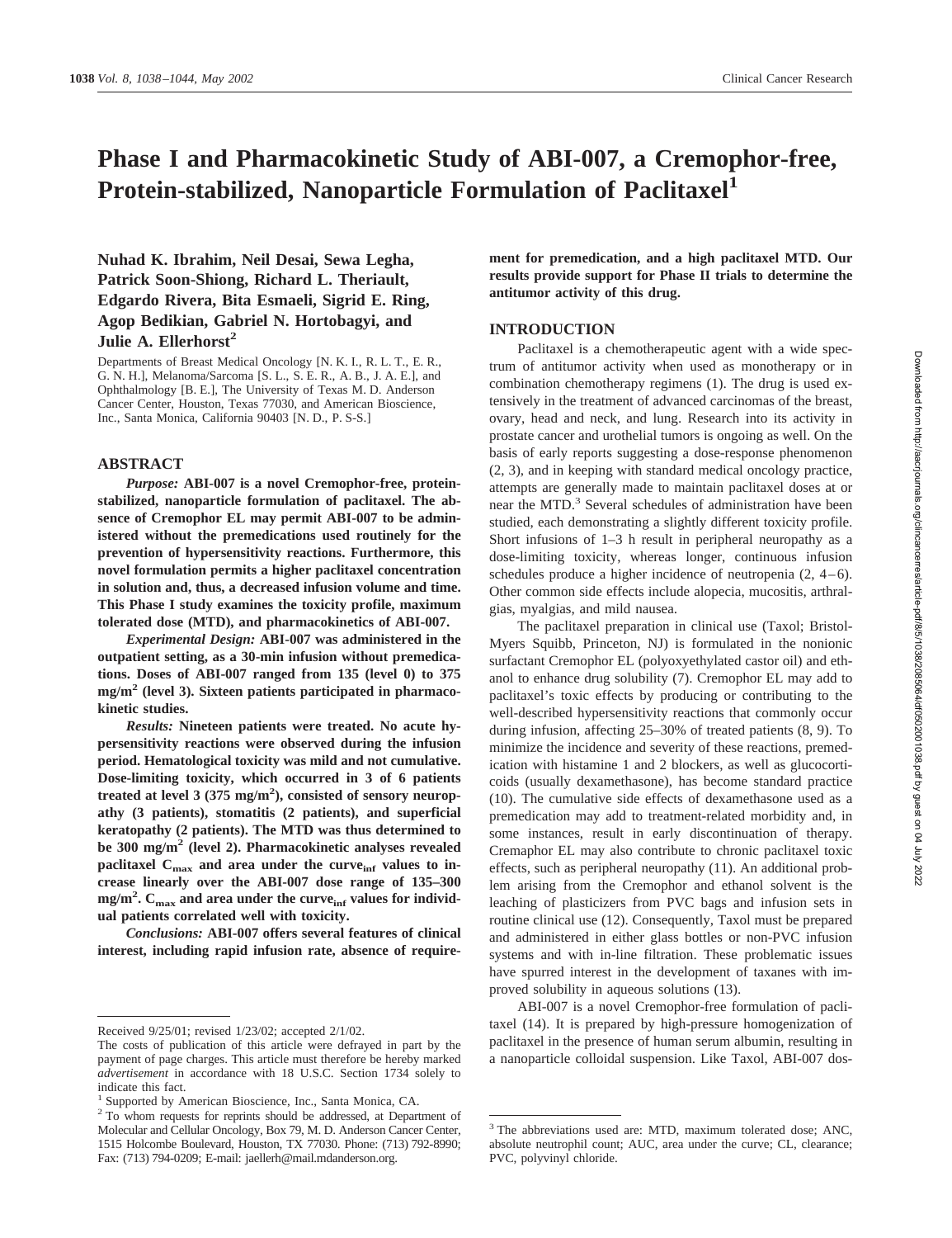| Level | Dose $(mg/m^2)$ | No. patients entered | No. cycles |
|-------|-----------------|----------------------|------------|
|       | 135             |                      |            |
|       | 200             |                      | 38         |
|       | 300             |                      | 35         |
|       | 375             |                      |            |

age is determined by the paclitaxel content of the formulation, making direct comparison of the two drugs possible. ABI-007 can be reconstituted in normal saline at concentrations of 2–10 mg/ml, compared with 0.3–1.2 mg/ml for Taxol. Thus, the volume and time required for administration is reduced. In the absence of Cremophor EL, the risk of hypersensitivity reactions should decrease significantly, and patients receiving ABI-007 might thus avoid premedication. Moreover, there is no danger of leaching plasticizers from infusion bags or tubing, and conventional PVC infusion systems may be safely used.

To explore the potential clinical utility of ABI-007, we have conducted a Phase I study of this drug for patients with advanced solid tumors. The objectives of this trial were to determine the toxic effects, MTD, and pharmacokinetic profile of this unique paclitaxel preparation.

# **PATIENTS AND METHODS**

**Patient Eligibility and Evaluation on Study.** Eligible patients included those with a diagnosis of an advanced solid tumor, having failed standard therapy. Requirements included a Zubrod performance status of  $0-3$ , an expected survival of  $\geq 6$ weeks, hemoglobin  $\geq 9$  g/dl, ANC  $\geq 1,500/\text{mm}^3$ , platelet count  $\geq 100,000/\text{mm}^3$ , serum creatinine  $\leq 2$  mg/dl, and serum bilirubin  $\leq 1.5$  mg/dl. Patients with prior exposure to taxanes were eligible for the study.

Pretreatment evaluations included a complete blood count with differential and platelet count, serum chemistry profile, chest radiograph, and electrocardiogram. Baseline imaging studies and serum tumor marker levels were obtained at the discretion of the treating physician. Brain imaging by computerized tomography or magnetic resonance imaging was required for patients with symptoms suggestive of central nervous system involvement. Evaluations performed during the study included a complete blood count with differential and platelet count at least once weekly and a chemistry profile prior to each course. Restaging was performed after every 2nd or 3rd cycle of therapy. Patients were removed from the study for progression of disease, unacceptable toxicity, or at the patient's request.

**Study Design.** This Phase I study was conducted at The University of Texas M. D. Anderson Cancer Center and was approved by the M. D. Anderson Institutional Review Board. Informed consent was obtained from all subjects. Toxicity was graded according to National Cancer Institute Common Toxicity Criteria. Dose levels of ABI-007 are shown in Table 1. Dose escalation followed the standard " $3 + 3$ " rule. Briefly, 3 patients were accrued at the starting dose level. If no toxic effects greater than grade 2 were observed, 3 patients were entered at the next dose level. If, at any level, one of the first 3 patients experienced a grade 3 or 4 toxic effect, 3 additional patients were entered at that dose level. The MTD was defined as one dose level below

that at which  $\geq$ 2 patients experienced grade 3 or 4 toxic effects. Six patients were to be treated at the MTD. Patients were permitted to escalate to the next higher dose level if no significant toxic effects were observed after the first 2 cycles of therapy. Patients with toxicity greater than grade 2 were permitted to reduce dosage by one dose level and remain on therapy at the discretion of the treating physician.

**Treatment.** ABI-007 was supplied by American Bioscience, Inc. (Santa Monica, CA). All therapy was administered in the outpatient treatment center of the M. D. Anderson Cancer Center, with the exception of patients participating in pharmacokinetic studies, which required an overnight hospital stay. The prescribed dose of ABI-007 was prepared in 100–150 ml of 0.9% saline. The drug was administered i.v. without in-line filtration and without premedication. For the first 3 patients on study, the total dose of ABI-007 was administered at a rate of 1.4 mg/kg/h or roughly over 3 h. If no acute hypersensitivity reactions were noted, the remainder of the patients were to receive treatment over 30 min. One cycle of therapy was 21 days.

**Pharmacokinetic Studies.** Pharmacokinetic studies were performed in 16 patients, with at least 3 patients representing each dose level. Whole blood samples of 5 ml each were taken to determine the pharmacokinetics of ABI-007 at 13 time points: 0, 0.25, 0.5, 1, 1.5, 2, 4, 6, 8, 12, 18, 24, and 48 h. Paclitaxel was extracted from whole blood samples using protein precipitation with acetonitrile, followed by solid phase extraction. The sample extracts were analyzed for paclitaxel using liquid chromatography atmospheric pressure ionization tandem mass spectrometry. The limit of quantitation for paclitaxel is 5 ng/ml, and the range of reliable response is 5–1000 ng/ml.

Pharmacokinetic parameters were determined from each patient's whole blood/plasma paclitaxel concentration profile. Analysis was performed by the noncompartmental routine using WinNonlin software (Pharsight Corp., Mountain View, CA). The peak or maximum paclitaxel concentration  $(C_{\text{max}})$  and the corresponding peak time  $(t_{\text{max}})$  were observed values. The elimination constant  $(\lambda 12_z)$  was obtained by log-linear regression analysis of the terminal phase of the whole blood/plasma concentration *versus* time profile. The elimination half-life  $(T_{1/2})$ was determined by taking the ratio of natural log of 2 and  $\lambda 12$ <sub>z</sub>. The AUC from time 0 to time infinity  $(AUC_{inf})$  was obtained by summation of  $AUC<sub>last</sub>$  (AUC from time 0 to last measurable concentration, calculated by the linear trapezoidal rule) and  $AUC_{ext}$  (extrapolated area, estimated by taking the ratio between the last measurable concentration and  $\lambda$ 12<sub>z</sub>). The dose area relationship (*i.e.*, total ABI-007 dose divided by  $AUC_{\text{inf}}$ ) was used to determine total body CL. The volume of distribution  $(V<sub>z</sub>)$  was determined by taking the ratio between CL and  $\lambda$ 12<sub>z</sub>.

Descriptive statistics (mean, median, SD, coefficient of variation, maximum, and minimum) were computed for pertinent pharmacokinetic parameters by ABI-007 dose. Regression analysis of mean AUC<sub>inf</sub> versus dose was performed to gain an appreciation of pharmacokinetic linearity, if evident, for the dose range evaluated in this trial. Differences in the means of  $C_{\text{max}}$  and  $AUC_{\text{inf}}$  between groups of patients were analyzed for significance using a two-tailed, two-sample *t* test. Pearson's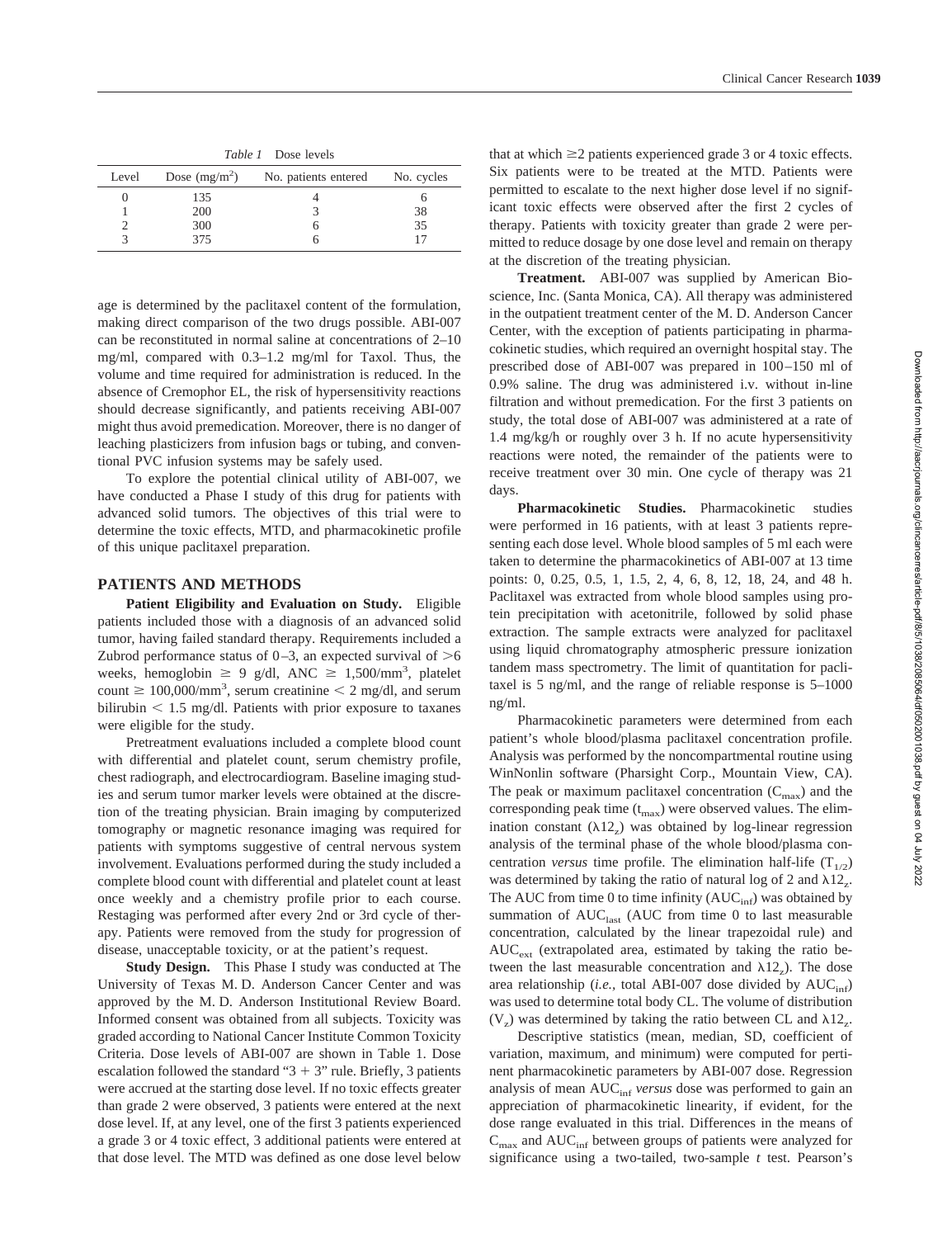*Table 2* Patient characteristics

|                             | No. (%)   |
|-----------------------------|-----------|
| Enrolled                    | 20        |
| Eligible                    | 19        |
| Age $(yr)$                  |           |
| Median                      | 50        |
| Range                       | $33 - 83$ |
| Performance status (Zubrod) |           |
| 0                           | 2(10)     |
|                             | 14 (74)   |
| $\mathfrak{D}$              | 3(16)     |
| Gender                      |           |
| Female                      | 16 (84)   |
| Male                        | 3(16)     |
| Malignancy                  |           |
| <b>Breast</b> cancer        | 13 (68)   |
| Melanoma                    | 6(32)     |
| Prior treatment             |           |
| Chemotherapy                | 19 (100)  |
| Immunotherapy               | 6(32)     |
| Radiotherapy                | 15 (79)   |

correlation coefficient was used to examine the correlation between degree of myelosuppression and  $C_{\text{max}}$  or  $AUC_{\text{inf}}$ .

# **RESULTS**

**Patients.** Twenty patients were enrolled in the trial. One of these chose not to be treated after signing an informed consent. Therefore, 19 patients received drug and were evaluable for toxic effects. Patient characteristics are summarized in Table 2.

**Treatment and MTD Determination.** All treatment was administered without dexamethasone or histamine 1 or 2 blockers. The first 3 patients received infusions of ABI-007 over 2–3 h. No hypersensitivity reactions were observed. Therefore, all subsequent infusions were administered over 30 min. Even at the faster infusion rate, there were no instances of acute hypersensitivity to the ABI-007 preparation.

Three patients were entered initially at level 0, receiving 135 mg/m<sup>2</sup> over 3 h. One of these experienced progression of disease over the next several weeks, with rapid clinical deterioration, making it difficult to ascertain toxic effects of ABI-007 in this individual. To verify toxicity data at this dose level and ascertain the safety of administering the drug over a short infusion period, a 4th patient was entered at level 0 and was the first patient to receive drugs over 30 min. There were no instances of grade 3 or 4 toxicity observed at dose levels 0 or 1  $(200 \text{ mg/m}^2)$ . At dose level 2  $(300 \text{ mg/m}^2)$ , 1 of the first 3 patients developed grade 3 sensory neuropathy. Three more patients were accrued at this level, with no additional observations of dose-limiting toxicity. At dose level 3 (375 mg/m<sup>2</sup>), during the 1st cycle of treatment, one of the first 3 patients experienced grade 3 sensory neuropathy, grade 3 stomatitis, and a visual disturbance diagnosed as superficial keratopathy, also grade 3. An additional 3 patients were accrued at level 3. One patient from this second cohort experienced a similar spectrum of grade 3 toxic effects, including sensory neuropathy, stomatitis, and superficial keratopathy; this patient developed grade 3 vomiting and diarrhea and thrombocytopenia as well. An addi-

| Dose level | ANC nadir $\times$<br>$10^3/\text{mm}^3$<br>(range) | Platelet nadir $\times$<br>$10^3$ /mm <sup>3</sup><br>(range) |
|------------|-----------------------------------------------------|---------------------------------------------------------------|
| $\theta$   | 2.229 (1.850-5.040)                                 | 204 (174-292)                                                 |
|            | 1.845 (0.586-3.729)                                 | 197 (118-270)                                                 |
| 2          | $0.960(0.264 - 3.680)$                              | $200(105-609)$                                                |
| 3          | $0.966(0.018 - 1.804)$                              | $173(25-251)$                                                 |

tional case of sensory neuropathy, this time as an isolated grade 3 toxic effect, was observed in a 3rd patient at level 3. The study was thus terminated. The MTD for ABI-007 administered as a 30-min infusion every 21 days, as determined by this study, was 300 mg/m2 . The dose-limiting toxic effects were sensory neuropathy, stomatitis, and superficial keratopathy. Specific toxic effects are described below.

**Hematological Toxicity.** Hematological toxicity was dose dependent but remained modest throughout the study (Table 3). Of the 96 treatment cycles administered, only 7 (7.3%) resulted in an ANC nadir  $\lt$  500/mm<sup>3</sup>, 6 of which occurred above the MTD at dose level 3. There was one hospital admission for febrile neutropenia. In only one case did the platelet count drop below 75,000/mm<sup>3</sup>. The patient, who was found to have a platelet nadir of 25,000/mm3 during her 1st cycle of therapy at level 3, also developed a constellation of grade 3 nonhematological toxic effects. This was the only individual who required a platelet transfusion during the study. No patients received growth factors for granulocyte support.

**Nonhematological Toxicity.** Table 4 summarizes the nonhematological toxic effects observed during the first 2 cycles of therapy at each dose level. The majority of these were grades 1 and 2; no patient manifested grade 4 toxicity. Nausea, vomiting, and muscle and joint aches were common but mild. Skin toxicity was also mild, consisting of dry skin or localized vesicular or pustular rash. Alopecia was universal. Peripheral neuropathy, absent at the lower dose levels, was common with higher doses, appearing in 11 of 12 patients treated at levels 2 and 3. The neuropathy occurred in a typical stocking/glove distribution and was manifested by numbness or pain. Six patients with peripheral neuropathy developed peri-oral numbness as well. As described above, the most severe nonhematological adverse effects occurred in 2 patients at dose level 3, consisting of a complex of peripheral neuropathy, stomatitis, and superficial keratopathy, all grade 3.

A variety of ocular side effects was observed, the severity of which appeared to be dose dependent. One patient, entered at level 0, complained of dry eyes but noted no visual disturbance. No ocular complaints were registered by patients treated at level 1. Four patients developed ocular toxicity at level 2. One noted intermittent "smoky" vision, and another experienced blurred vision, both occurring with cycle 1 and both presenting as grade 1. Two other patients at dose level 2 noted "flashing lights" and photosensitivity during their third course of treatment. One went on to develop grade 2 superficial keratopathy during course 4. The other experienced a reversible decrease in visual acuity without specific abnormalities on ophthalmologic exam. At level 3, 2 patients complained of mild dry eyes throughout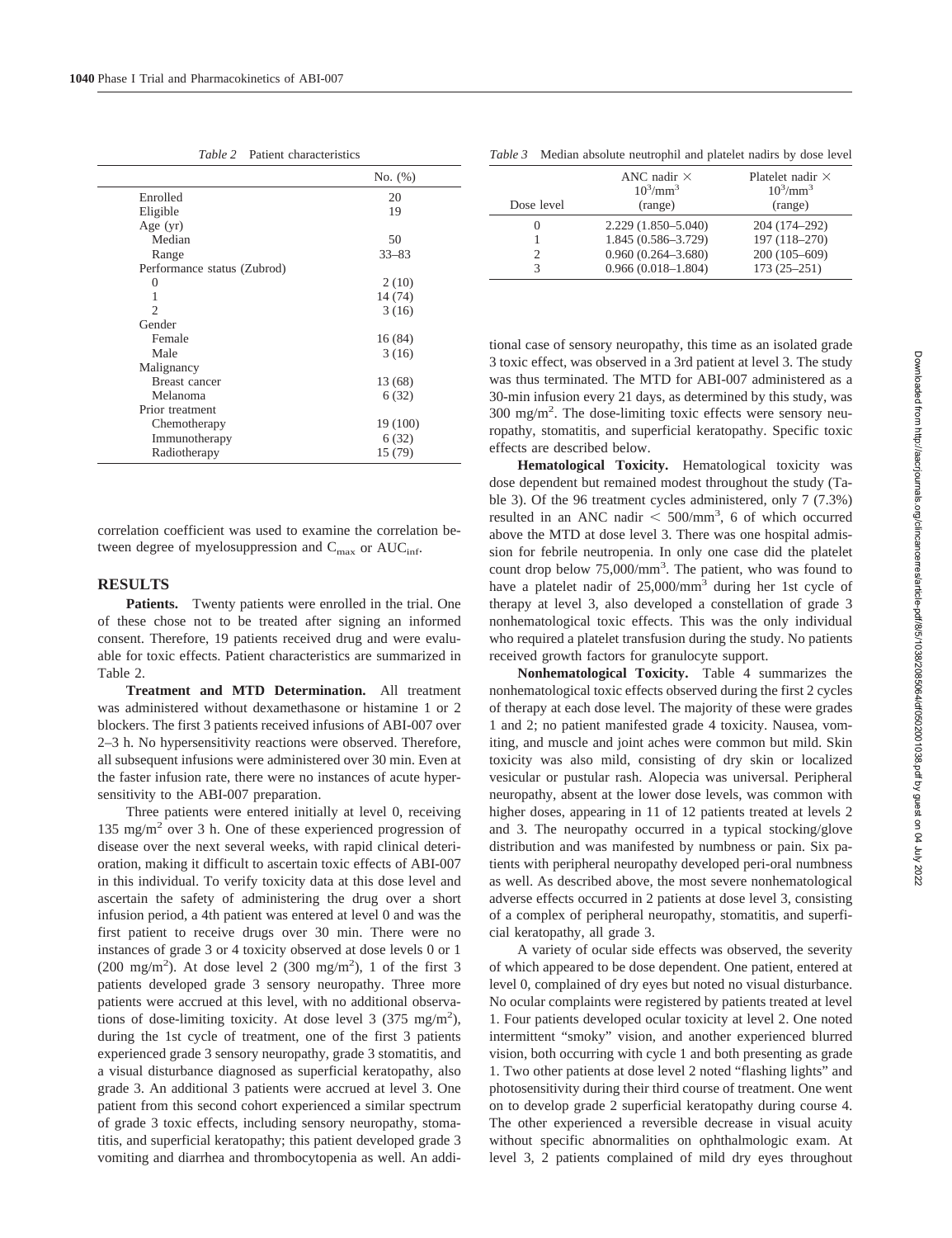|                         | Level 0 $(n = 4)$   |       | Level 1 $(n = 3)$ |       | Level 2 $(n = 6)$ |       | Level 3 $(n = 6)$ |       |
|-------------------------|---------------------|-------|-------------------|-------|-------------------|-------|-------------------|-------|
| Toxicity                | Grade<br>$1$ or $2$ | Grade | Grade<br>1 or 2   | Grade | Grade<br>1 or 2   | Grade | Grade<br>1 or 2   | Grade |
| Sensory neuropathy      |                     |       |                   |       |                   |       |                   |       |
| Ocular                  |                     |       |                   |       |                   |       |                   |       |
| <b>Stomatitis</b>       |                     |       |                   |       |                   |       |                   |       |
| Nausea                  |                     |       |                   |       |                   |       |                   |       |
| Vomiting                |                     |       |                   |       |                   |       |                   |       |
| Diarrhea                |                     |       |                   |       |                   |       |                   |       |
| Arthralgia/myalgia      |                     |       |                   |       |                   |       |                   |       |
| Skin                    |                     |       |                   |       |                   |       |                   |       |
| Fever (non-neutropenic) |                     |       |                   |       |                   |       |                   |       |

*Table 4* Nonhematologic toxicity by dose level*<sup>a</sup>*

*<sup>a</sup>* Expressed as the number of patients experiencing the toxic effect during the first two cycles of treatment.



*Fig. 1* Pharmacokinetic profile of ABI-007 showing mean whole blood paclitaxel concentrations at increasing doses of ABI-007 *versus* time. All infusions were given over 30 min except for the first 3 patients who received  $135 \text{ mg/m}^2$  over 180 min.

therapy but did not experience visual disturbances. Two other patients at dose level 3 developed grade 3 superficial keratopathy during their 1st cycle of treatment, as described above. All cases of keratopathy received full ophthalmologic evaluation, and all resolved with the use of topical lubricating drops and ointments. No patient developed a permanent loss of vision or experienced any other permanent ocular sequellae.

Occurrences of new types of toxic effects after the first 2 cycles of therapy were rare. Furthermore, it was uncommon for toxic effects to increase in grade after the first 2 treatment cycles. Therefore, cumulative toxicity did not appear to be a significant problem.

**Response.** Partial responses were observed in two breast cancer patients, both of whom had prior exposure to Taxol. The first patient, entered at dose level 2, experienced a 68% decrease in the size of pulmonary metastases. This response lasted a total of 15 months, including 9 months after discontinuation of therapy for toxicity. The 2nd patient, who was also treated at dose level 2, had significant improvement in soft tissue disease involving the chest wall. Because of toxic effects, she was taken off treatment on the date of her response. Disease progression was noted 6 weeks later.

**Pharmacokinetic Studies.** Sixteen of the 19 patients entered into the study contributed analyzable pharmacokinetic profiles. Three of these received ABI-007 as a 180-min infusion; the remaining 13 were treated over 30 min. A semilog plot of the mean values of the whole blood paclitaxel concentration for each dose level *versus* time is shown in Fig. 1. The maximum paclitaxel concentrations were observed at the termination of ABI-007 infusion; the decline from maximum was biphasic.

A summary of the pharmacokinetic parameter values derived by noncompartmental methods is shown in Table 5. The pharmacokinetics of ABI-007 administered over 30 min appeared to be linear across the three lower dose levels, which included the MTD (Fig. 2). Calculations from the data in Table 5 reveal a 2.2-fold increase in  $C_{\text{max}}$  and a 2.7-fold increase in  $AUC<sub>inf</sub>$  over the 2.2-fold increase in dose from 135 to 300 mg/m2 . The decline in CL estimates over this range is 0.8-fold (16.1%). If the highest dose level of 375 mg/m<sup>2</sup> is included, nonlinearity becomes evident (Fig. 2). Individual  $C_{\text{max}}$  and AUCinf values *versus* dose are shown in Fig. 3, *a* and *b,* respectively.

The group of 13 patients who received 30-min infusions and for whom pharmacokinetic profiles were obtained included 3 who experienced grade 3 nonhematological toxic effects (neuropathy with or without stomatitis and keratopathy). The  $C_{\text{max}}$ and  $AUC_{\text{inf}}$  for these 3 patients relative to those of the remaining 10 patients are plotted in Fig. 4. The differences in mean  $C_{\text{max}}$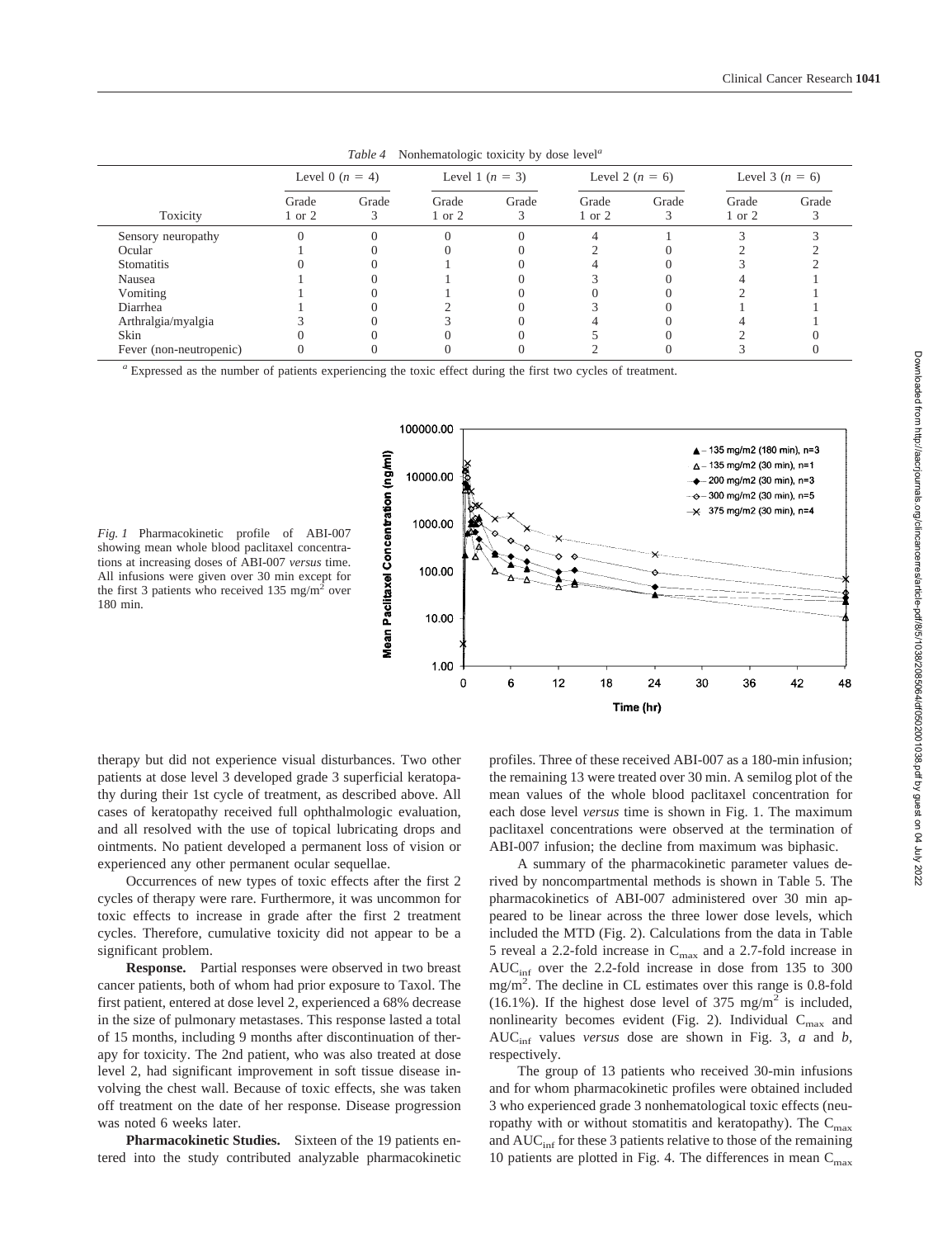| Dose $mg/m^2$ | Infusion duration<br>mın | n | $C_{\rm max}$ ng/ml | $AUC_{\text{inf}}$<br>ng/h/ml | Half-life h | $CL$ liter/h/m <sup>2</sup> | $V_{\alpha}$ liter/m <sup>2</sup> |
|---------------|--------------------------|---|---------------------|-------------------------------|-------------|-----------------------------|-----------------------------------|
| 135           | 180                      |   | 1392 (30)           | 5654 (42)                     | 12.9(60)    | 27.4(45)                    | 418 (32)                          |
| 135           | 30                       |   | 6100                | 6427                          | 14.6        | 21.1                        | 442                               |
| 200           | 30                       |   | 7757 (35)           | 9613(20)                      | 13.4(67)    | 21.4(21)                    | 384 (64)                          |
| 300           | 30                       |   | 13520(7)            | 17610 (21)                    | 14.6(14)    | 17.7(22)                    | 370 (23)                          |
| 375           | 30                       |   | 19350 (15)          | 35805 (40)                    | 13.2(12)    | 11.9(42)                    | 236(54)                           |

*Table 5* Summary of noncompartmental pharmacokinetic parameters, mean (% coefficient of variation) values by dose*<sup>a</sup>*

 $a$  *n*, number of patients; C<sub>max</sub>, maximum or peak concentration; AUC<sub>inf</sub>, area under the whole blood/plasma concentration-time curve from time 0 to time infinity; CL, total body clearance;  $V_z$ , volume of distribution.



*Fig.* 2 Correlation between the mean  $AUC<sub>inf</sub>$  and dose level. The data have been fit using a linear regression and an exponential regression function.

and mean  $AUC_{\text{inf}}$  between the two groups were significant ( $P =$ 0.034 and 0.007, respectively). The effect of ABI-007 exposure on myelosuppression was also examined in this group of patients. The percentage of decrease in ANC from baseline to nadir was found to correlate positively with both  $C_{\text{max}}$  ( $r =$ 0.610,  $P = 0.027$ ) and AUC<sub>inf</sub> ( $r = 0.614$ ,  $P = 0.025$ ).

## **DISCUSSION**

This clinical trial was conducted to examine the pharmacokinetic properties and spectrum of toxic effects associated with ABI-007. Because ABI-007 is not formulated in a Cremophor-containing solvent, we anticipated that hypersensitivity reactions would be diminished or absent. Our results show that ABI-007 can indeed be administered safely as a short infusion without dexamethasone or antihistamine premedication. Thus, when considering the process of drug administration, ABI-007 appears to offer advantages in terms of safety (avoidance of hypersensitivity reactions), morbidity (avoidance of dexamethasone premedication), and patient convenience and comfort (less time spent in the treatment center). These advantages could ultimately translate into an overall decrease in cost of therapy.

It must be pointed out that, although the absence of Cremophor is clearly desirable with respect to toxicity, this same compound has been proposed to enhance the efficacy of cytotoxic drugs through reversal of the multidrug resistance phenotype (15). Plasma concentrations of Cremophor attainable during Taxol infusions are sufficient to inhibit P-glycoprotein effects *in vitro* (16). However, there have been questions raised as to whether these Cremophor concentrations are relevant to solid tumors, as pharmacokinetic studies demonstrate the compound's distribution to be limited to the central plasma compartment (17). This issue should be clarified with the completion of ongoing Phase II trials of ABI-007. If the response rate of ABI-007 is not less than that of Taxol and if responses are seen in patients who are previous taxane failures, the therapeutic contribution of Cremophor to paclitaxel can be considered negligible.

In terms of treatment-related toxicity, a lower incidence of myelosuppression was observed than that which we anticipated based on the dose of paclitaxel administered. In this regard, hematological toxicity was mild and played virtually no role in dose and treatment decisions made in this trial. Although direct comparisons to Taxol administered at this dose range and schedule are not possible, the myelosuppression induced by ABI-007 appeared to be similar to or less severe than that reported for 1-h Taxol infusions at lower doses (18). Otherwise, the spectrum of toxic effects produced by ABI-007 resembled that of high-dose short-infusion Taxol reported in early Phase I trials, with sensory neuropathy and mucositis becoming dose limiting (19, 20). A third dose-limiting toxic effect, superficial keratopathy, was also observed. We were unable to find any prior report of superficial keratopathy as a consequence of paclitaxel administration. In our Phase I trial, this side effect appeared to be related to dose and presented at the level of grade 3 only above the MTD, at a dose of  $375 \text{ mg/m}^2$ . Superficial keratopathy secondary to ABI-007 was similar to that most commonly recognized in association with  $1-\beta-D$ -arabinofuranosylcytosine, although any type of ocular surface irritation, including dry eye syn-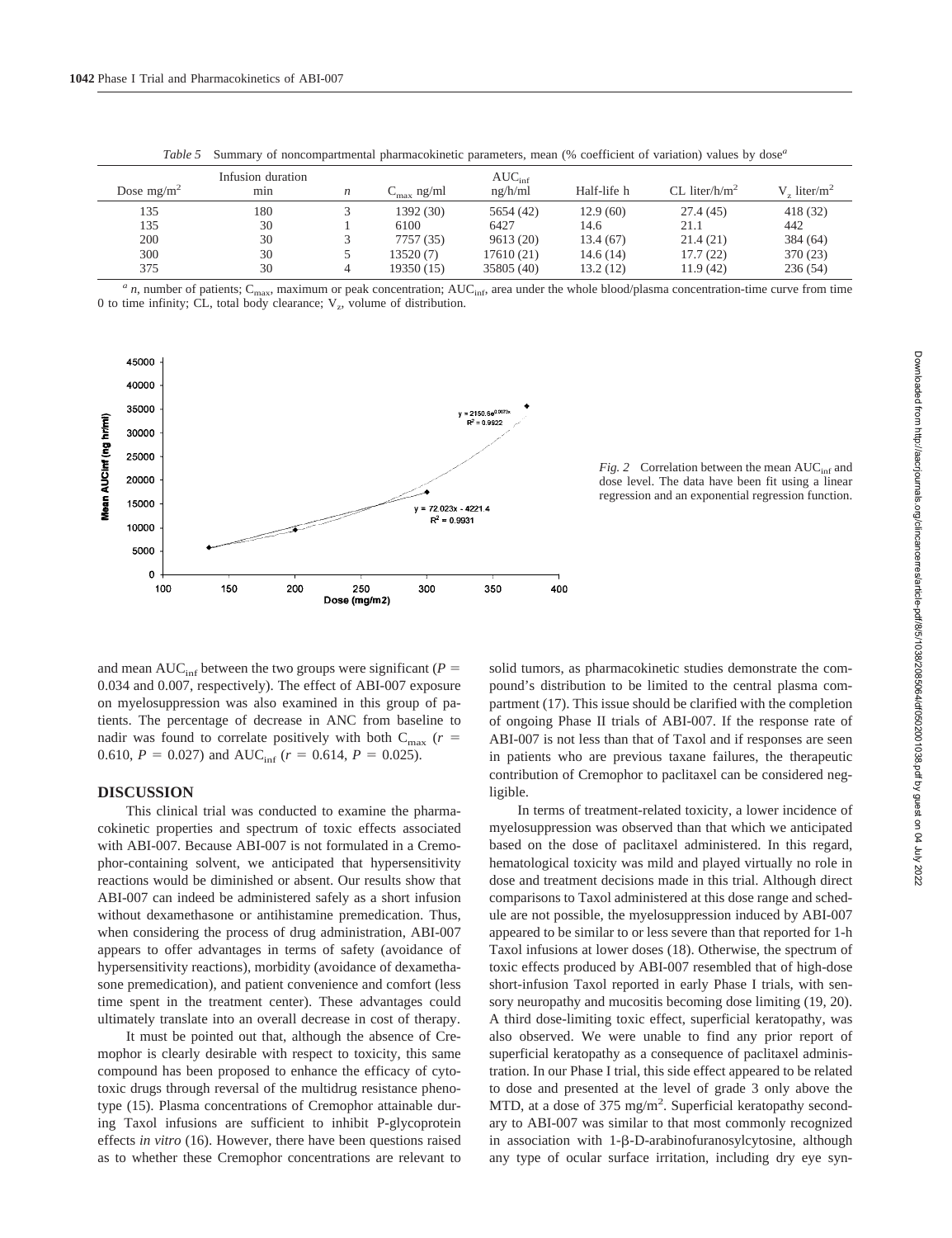

a 25000 20000  $(mq/ml)$ 15000 o Cmax ₳ 10000 5000  $\Omega$ no ves Grade 3 Toxicity  $b$  60000 AUCinf (ng hr/ml) 50000 40000 30000 20000 10000 no yes Grade 3 Toxicity

*Fig. 3* Individual values of  $C_{\text{max}}$  (*a*) and  $AUC_{\text{inf}}$  (*b*) *versus* dose for patients receiving 30-min infusions of ABI-007.

*Fig. 4* Individual values of  $C_{\text{max}}$  (*a*) and  $AUC_{\text{inf}}$  (*b*) for patients who experienced grade 3 nonhematological toxic effects ("yes") and those who did not ("no"). In the "yes" category, the solid diamond symbols  $(\blacklozenge)$  represent 2 patients with multiple grade 3 toxicities, whereas the open circle  $(O)$  represents the patient with only grade 3 neuropathy.

drome, can result in similar corneal findings (21). Other ocular complications of taxane therapy have been reported. The most common adverse ocular effects of Taxol are photopsia and blurred vision, usually reported by patients during the infusion period (22, 23). Cases of optic nerve disturbances have also been documented (24). Cases of grade 2 conjunctivitis necessitating dose reduction and treatment delay have been reported during weekly therapy with docetaxel (25). Similar to our findings, reported ocular effects from paclitaxel have been noted only at higher doses and are usually transient. Although all cases of keratopathy in this study resolved completely and without permanent sequellae, in the ensuing Phase II trial, patients will be aggressively monitored for the development of ophthalmologic abnormalities.

Pharmacokinetic analysis of ABI-007 revealed interesting similarities and differences relative to Taxol, based on published data. Disappearance from the blood is biphasic for both drugs (19). ABI-007 displays linear pharmacokinetics over the clinically relevant dose range of  $135-300$  mg/m<sup>2</sup>; over a similar dose range, Taxol  $AUC_{inf}$  is nonlinear (26–28). In comparing the  $AUC<sub>inf</sub>$  values of ABI-007 infused over 30 min to those reported for Taxol infused over 1 or 3 h, ABI-007 in general showed lower  $AUC_{\text{inf}}$  values over a similar range of doses (26–28). Although several explanations are possible for the differences in  $AUC<sub>inf</sub>$ , it is reasonable to hypothesize that ABI-007 may be distributed more rapidly out of the vascular compartment, a suggestion supported by the difference in formulation between the two drugs. A substantial amount of solvent (Cremophor/ ethanol) is infused with Taxol, and the partition of paclitaxel from the vascular compartment to the tissues may thus be relatively slow. In contrast, ABI-007 is formulated with human serum albumin at a concentration of 3–4%, similar to the concentration of albumin in the blood. Because paclitaxel has a very limited solubility in an aqueous albumin solution  $(< 30$  $\mu$ g/ml), it may partition more efficiently into the tissues in the case of ABI-007. Furthermore, lipid, macromolecular, and nanoparticle drug carriers have been known to preferentially accumulate in tumor beds and tissues in what is known as enhanced permeation and retention effect (29). These factors may facilitate the partition of ABI-007 into tissues.

The MTD of ABI-007 was found in this study to be 300  $mg/m<sup>2</sup>$  when given as a short infusion on a 21-day cycle. Although the usual dose range for Taxol is  $135-200$  mg/m<sup>2</sup>, doses as high as  $250 \text{ mg/m}^2$  are occasionally administered. Therefore, the MTD established by this trial represents a moderate increase over that of Taxol. The issue of whether one can achieve uniform and repeated dosing of ABI-007 at the MTD will need to be addressed in Phase II trials.

In conclusion, ABI-007 appears to represent an improvement in paclitaxel formulation in that it can be administered rapidly and safely without the risk of hypersensitivity reactions, eliminating the need for steroid and antihistamine premedication. Furthermore, the increased MTD and favorable toxicity profile of ABI-007 may ultimately prove advantageous in terms of rate and quality of response. Although several interesting pharmacokinetic properties were noted for ABI-007, the small number of patients in this study renders comparisons with Taxol preliminary, and additional studies will need to be conducted to fully appreciate differences in pharmacokinetic behavior. The partial responses seen in 2 patients with prior exposure to Taxol are encouraging and support a continued effort to explore the